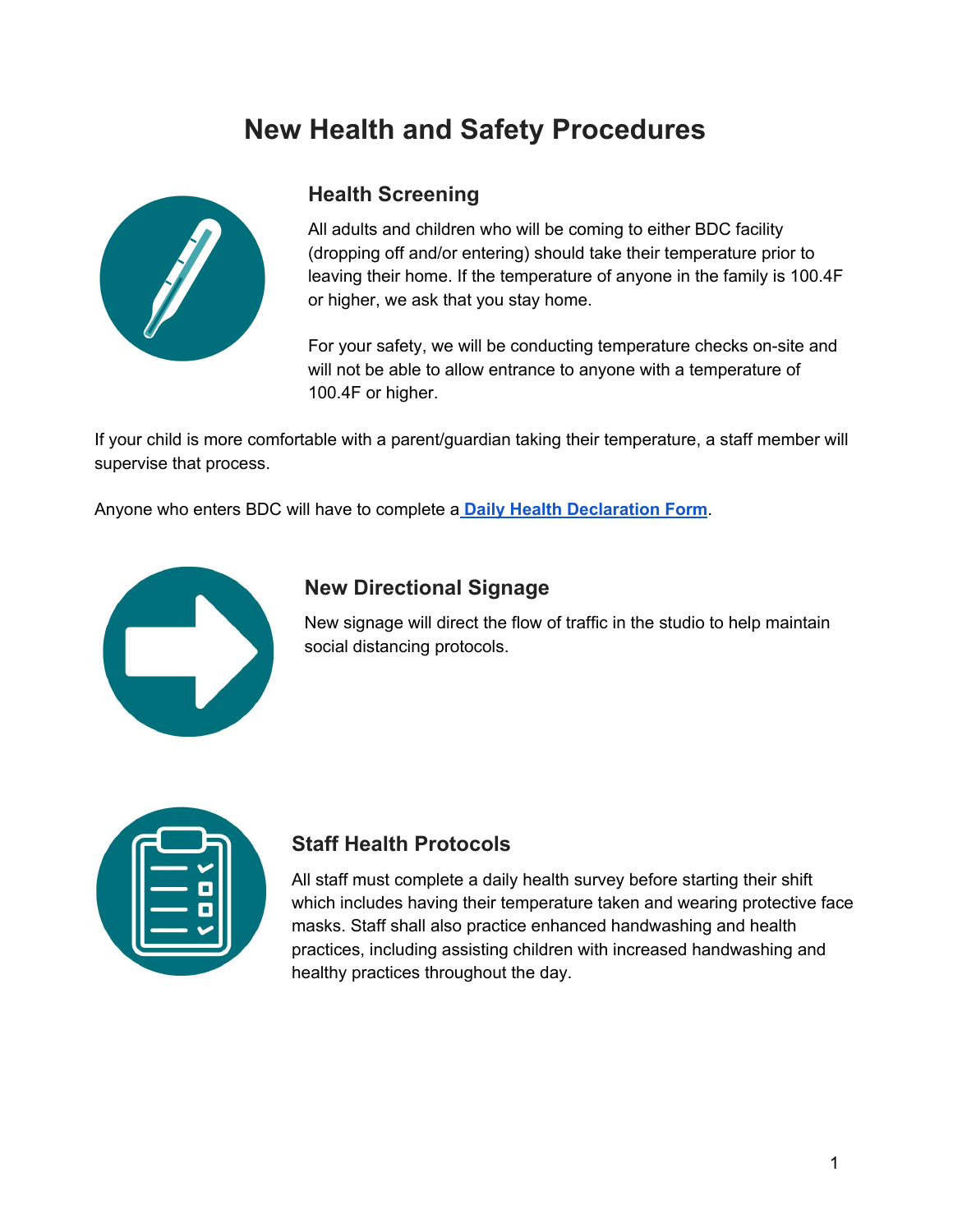

#### **Facility Access**

To maximize safety and social distancing we ask that only one (1) parent or caregiver drop off children. Guardians are allowed to remain in the building for 15 minutes before the start of class. At W65, Strollers should be left in the third floor lobby and not brought past the glass doors.

W65:

- We ask that shoes are removed in the atrium area prior to entering through the glass doors.
- Immediately upon entering, all dancers and parents must proceed to the hand washing station(s) and thoroughly wash their hands for 20 seconds with soap and warm water.

W45:

- Immediately upon entering, all dancers and parents must proceed to the hand washing station(s) and thoroughly wash their hands for 20 seconds with soap and warm water.
- Students must remove street shoes prior to entering any dance studio; there will be a designated shoe area outside of each studio if students choose to use it otherwise, shoes must be placed in a sealed plastic bag when in class.

Once your child is dropped off at class, we ask you to exit BDC until it is time for pick up. There may be limited social distance spaces available inside, but this is not guaranteed. Priority will be given to students, then parents or guardians with students that are 9 years of age or younger. Please discuss this new protocol in advance with your child.



## **Mask Policy**

In compliance with CDC [guidelines](https://www.cdc.gov/coronavirus/2019-ncov/community/schools-childcare/youth-sports.html), **all those entering the building are required to wear a protective face covering and practice social distancing at all times and throughout BDC facilities**. Please make sure to send your child to BDC with a protective face covering and an extra face covering in their backpack or bag. Face coverings should be clearly marked with your child's name. In the event that a face covering is lost/damaged/soiled, BDC will have disposable masks on-site.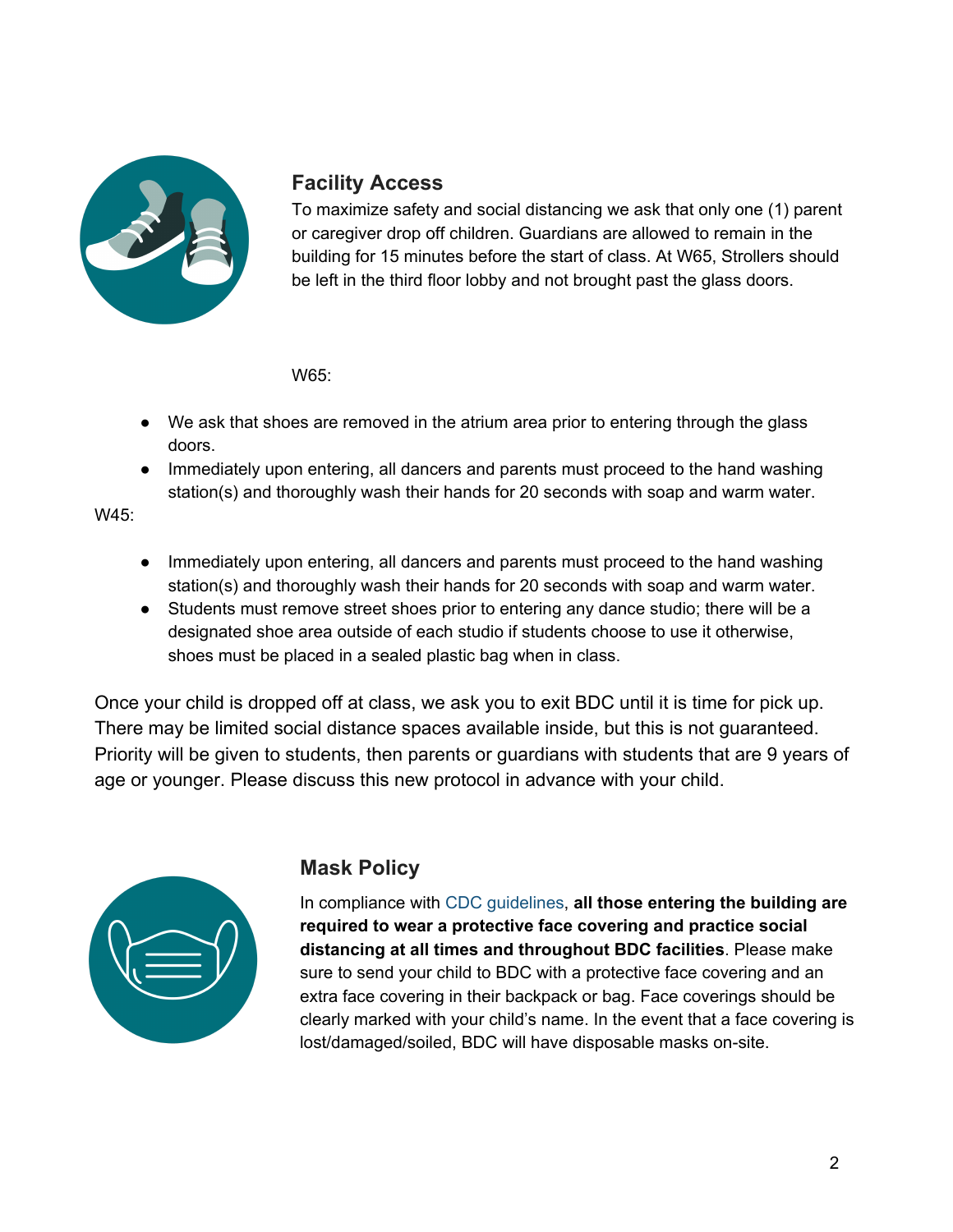

## **Social Distancing**

Studios will be marked to provide sufficient spacing to allow for social distancing. Faculty will provide "hands on" instruction only when necessary to ensure safety.

We encourage and will do our best to enforce social distancing; however, contact may occur accidentally and we cannot enforce social distancing when outside the studios (hallways, stairwells, rest areas).



throughout the day.

## **Enhanced Disinfecting Procedures**

For the safety and protection of our families and staff, our cleaning and maintenance protocol will continue to be maintained at the highest standard throughout the property. Our teams have increased the frequency of these processes, upgraded our supplies and disinfectants to comply with CDC guidelines and new industry standards, and increased the visibility and number of hand sanitizing stations. BDC maintenance staff, faculty, and admin staff will also be responsible for wiping down and disinfecting any high touch surfaces between classes

| ╾ |  |
|---|--|
|   |  |
|   |  |
|   |  |

## **Locker Rooms and Restroom Occupancy**

W45: The locker rooms on the third floor will be off-limits to CTP students. The restrooms on the first floor, as well as all single stall restrooms on each floor will be available for use.

W65: Restrooms will be assigned by Last Name. Students must use the restrooms assigned to account for contact tracing.

We prefer dancers to limit their use of the restrooms to change. Please

try to avoid having to change clothes throughout the day when possible (i.e. layering clothing/reuse of the same outfit for multiple classes).



## **Notification Policy**

BDC will follow State and/or Board of Health requirements to support notification and contact tracing protocols.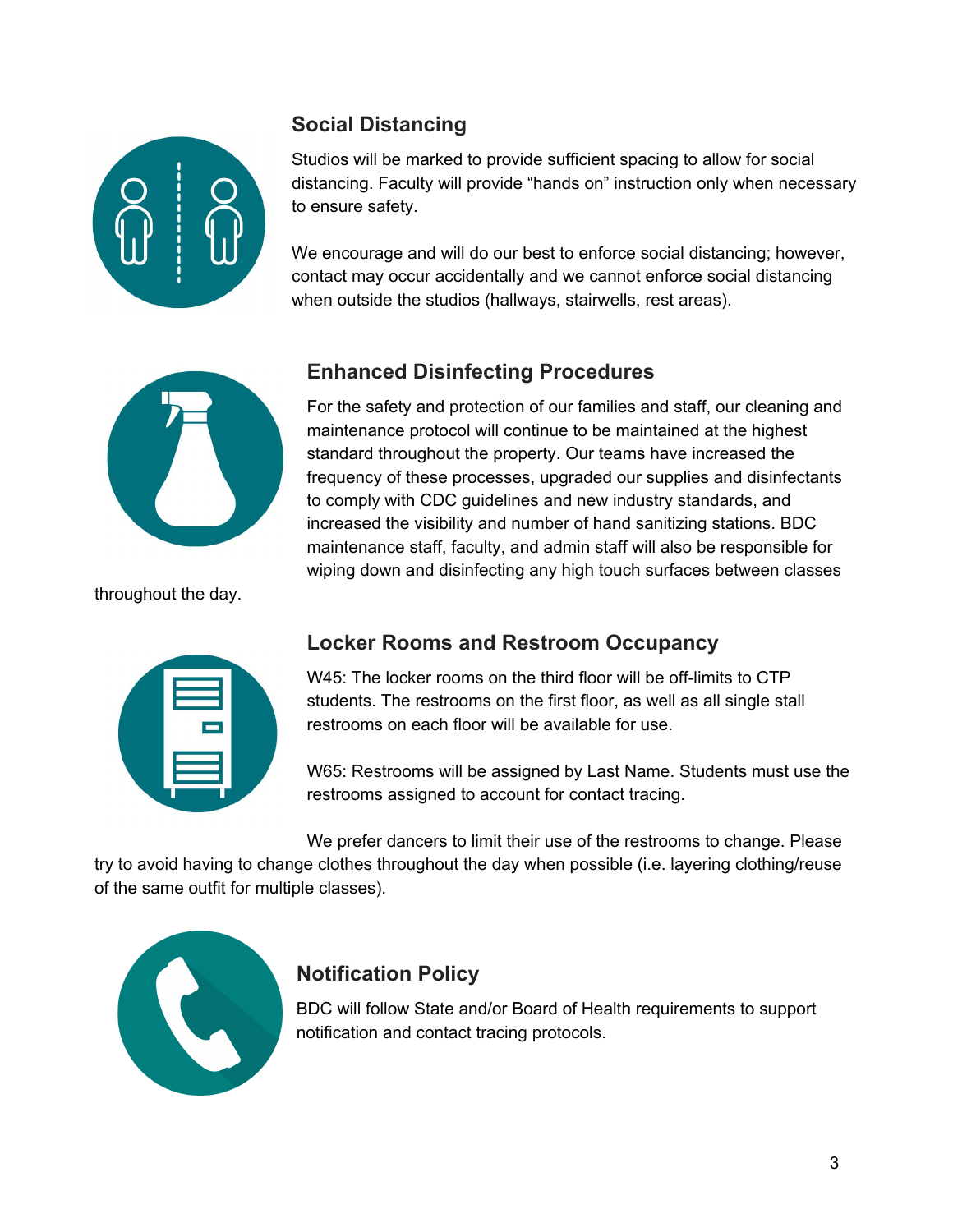# **BDC COVID-19 POLICY**

Updated September 11, 2020.

BDC will work collectively to provide consistent guidance to employees and families regarding the prevention of COVID-19 transmission in our venues. As BDC responds to each instance, it's important to keep in mind that all responses and actions are based on the knowledge and best practices available the day we receive a report.

## **WHEN CAN AN INDIVIDUAL DIAGNOSED WITH COVID-19 RETURN TO THE STUDIO?**

*NOTE: If the student feels well enough, they can continue to take class virtually.*

**If they tested COVID-19 positive or if they chose not to have a test** to determine if they are still contagious, they can return to the venue after these three things have happened:

- No fever for at least 72 hours (that is, three full days of no fever without the use of medication that reduces fevers) **AND**
- other symptoms have improved (for example, when their cough or shortness of breath have improved)
	- **AND**
- at least 14 days have passed since their symptoms first appeared

**If they will be tested** to determine if they are contagious, they can return to the venue after these three things have happened:

- No fever (without the use of medication that reduces fevers) **AND**
- other symptoms have improved (for example, when their cough or shortness of breath have improved)
	- **AND**
- They received a negative test and clearance from their health care provider to return.

#### **WHAT IF AN INDIVIDUAL SAYS THEY "MAY" HAVE BEEN EXPOSED TO THE VIRUS?**

- The Manager on site (or designate) will ask questions to determine the degree of exposure. Not every claim of coronavirus exposure is a legitimate concern.
- Exposure is determined if they were in "close contact" (within approximately 6 feet) of a person for a prolonged period of time (10-15 minutes or more).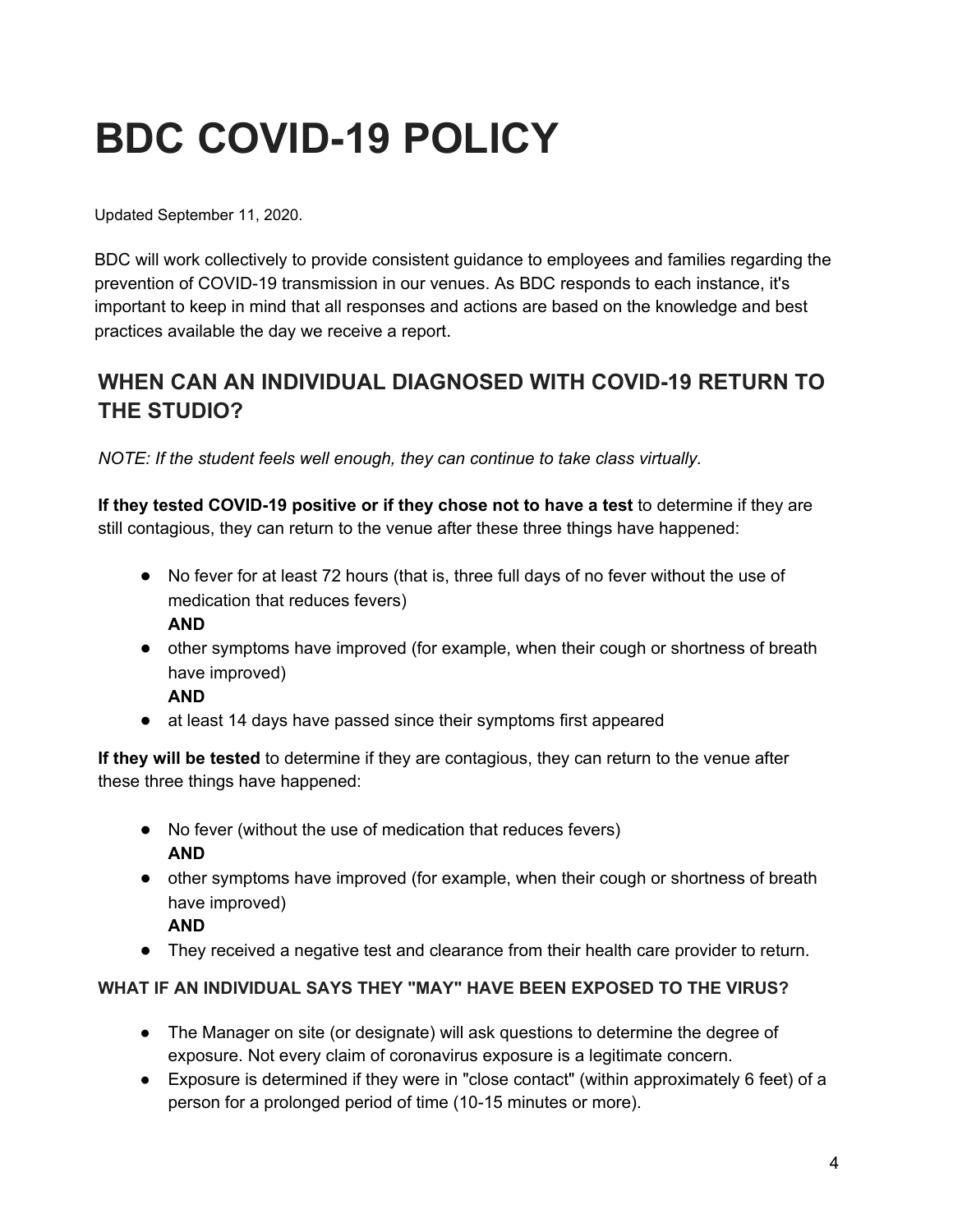- We will ask for the date of potential exposure; what was the situation; if it was at the studio, who may have been in close contact; have they sought a test.
- If an individual has symptoms or fever, they will not be admitted onto the site and will be encouraged to immediately self-isolate and seek medical advice and testing. The **[Daily](https://docs.google.com/forms/d/e/1FAIpQLSdKKObrpmw-E5aKqSMewRjFiuEuLy3UmBSbpRDO1k77W-yROw/viewform?usp=sf_link) Health [Declaration](https://docs.google.com/forms/d/e/1FAIpQLSdKKObrpmw-E5aKqSMewRjFiuEuLy3UmBSbpRDO1k77W-yROw/viewform?usp=sf_link) Form** includes questions about symptoms.
- Individuals who believe they may have been exposed to a person with COVID-19 should consult their primary care provider or local health facility and get tested.

#### **WHAT IF WE LEARN SEVERAL DAYS LATER, AFTER AN INDIVIDUAL HAS BEEN IN THE STUDIO, THAT THEY WERE DIAGNOSED WITH COVID-19?**

- All families will be immediately notified.
- If it has been less than 7 days since the individual used the facility, BDC will clean and disinfect all relevant areas following the CDC cleaning and [disinfection](https://www.cdc.gov/coronavirus/2019-ncov/community/disinfecting-building-facility.html) [recommendations](https://www.cdc.gov/coronavirus/2019-ncov/community/disinfecting-building-facility.html).
- If it has been 7 days or more since the individual used the facility, additional cleaning and disinfection is not necessary. BDC will continue routinely cleaning and disinfecting all high-touch surfaces in the facility.
- For others who may have been exposed to the virus if they were in "close contact" (within approximately 6 feet) of the customer for a prolonged period of time (10-15 minutes or more):
- Those who have symptoms will be sent home to self-isolate and follow CDC recommended steps [here](https://www.cdc.gov/coronavirus/2019-ncov/if-you-are-sick/steps-when-sick.html).
- Those potentially exposed, but with no symptoms, should remain at home or in a comparable setting and practice social distancing for 14 days or as otherwise directed by their healthcare provider and/or public health agency.
- Those not considered exposed should self-monitor for symptoms such as fever, cough, or shortness of breath. If they develop symptoms, they should notify the General Manager (or designate), stay home and follow their health care professional's guidance.

#### **WHAT IS CONTACT TRACING?**

- Individuals who test positive or who show symptoms of the COVID-19 virus are asked to help BDC and local health agencies identify other individuals who may have been exposed to the virus. Exposure is determined if they were in "close contact" (within approximately 6 feet) of the member for a prolonged period of time (10-15 minutes or more).
- We will ask the individual to identify any BDC employees and/or students that they were in close contact with during the last 48 hours at the studio so that we can notify those individuals of potential exposure.
- If an employee tests positive for COVID-19, we will begin contact tracing to determine what families and other employees may have been exposed and will notify anyone that was in close contact.